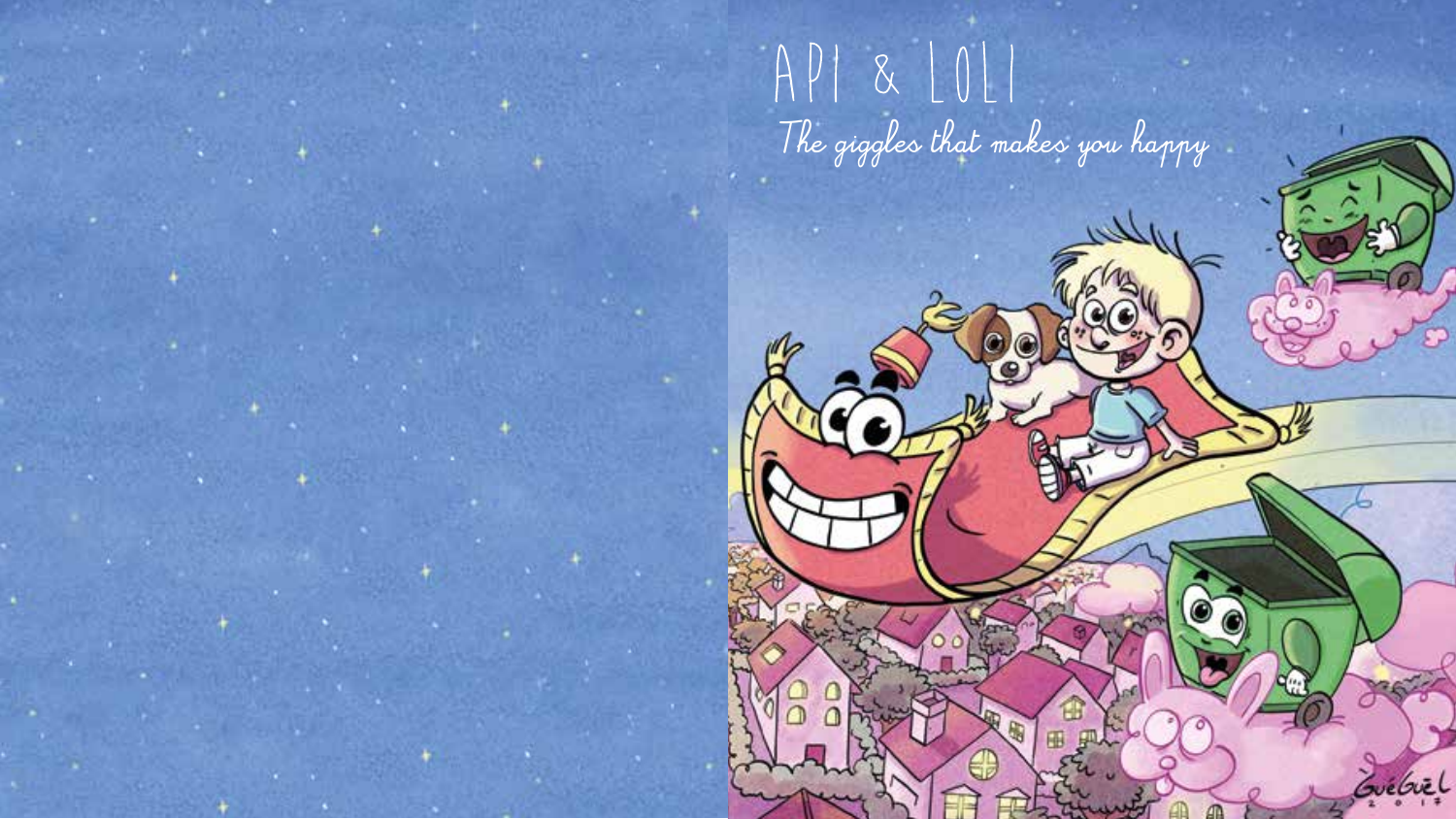## The giggles that make you happy

ISBN 978-2-9560653-2-6 First print 2017 Brussels - Belgium All rights reserved. Api & Loli® The giggles that make you happy by Martine Serrien, illustrated by Joel Schopfer, layout by Audrey Smeets Copyright © 2016 Martine Serrien English translation by Bizzimpulse www.api-loli.com info@api-loli.com

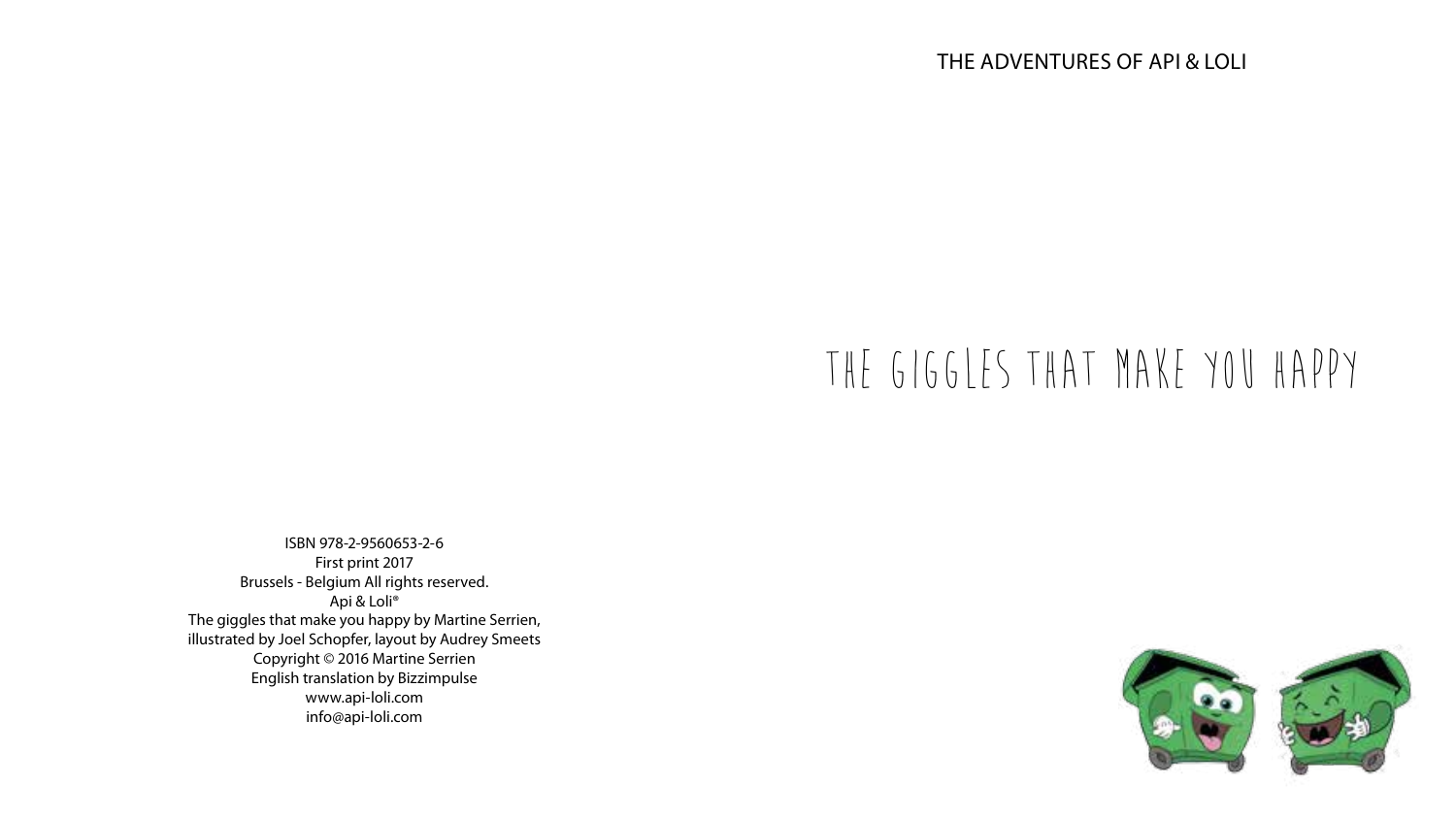## PREFACE

When I was child, I used to laugh, cry and get angry secretly. Had I had those media children have got today, my childhood could have been different. But anyway, I have always accepted life's hardships as challenges and this is the reason why I will always remain an optimist. I have always forgiven my worst enemies. And that attitude has helped me walk the path to success, ever since I was an adult. I have come to realize that my mission in life is to make it possible for all the children and their parents to deal with their emotions. And this is how this project, called "bin your bad mood", was born and why it is very close to my heart. My goal is to succeed in making all children and their parents feel good about themselves. The Api & Loli Family is here to bring joy and happiness to every family in the world.

Nouna.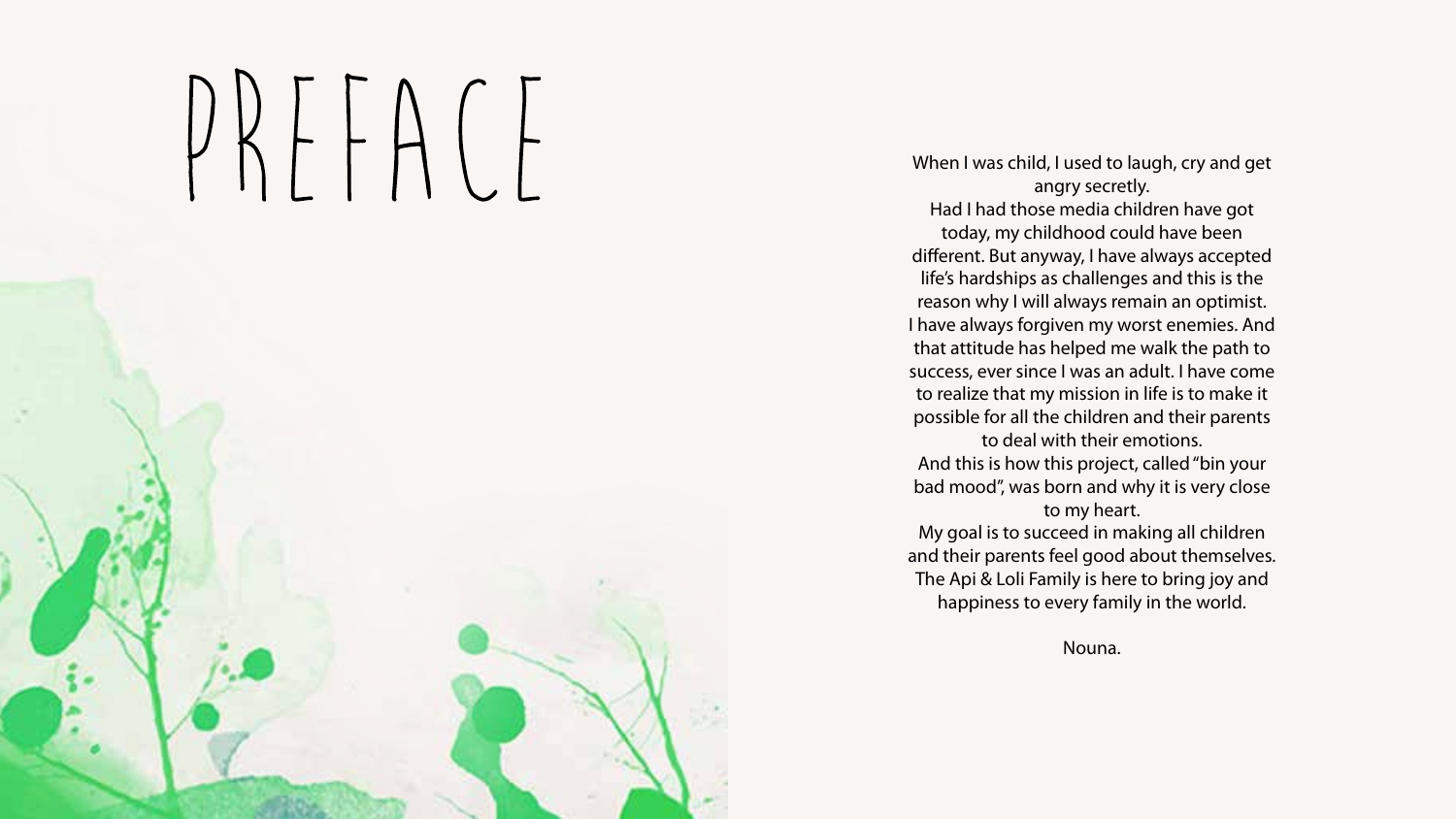Every morning, it was the same PROBLEM... Getting ready for school was a total NIGHTMARE!

On top of that, every time mum would wake me up from my NHAN. But this time, I would not let her do it again…

So, today I decided to snuggle under the quilt and go back to API & LOLI's forbidden and fancy World of Wonder !

To me, this would be a journey to  $\text{MUATE}$ and happiness… And so, my story starts:

That night, I had promised myself I would get back to my friends API AND LOLI.



8 9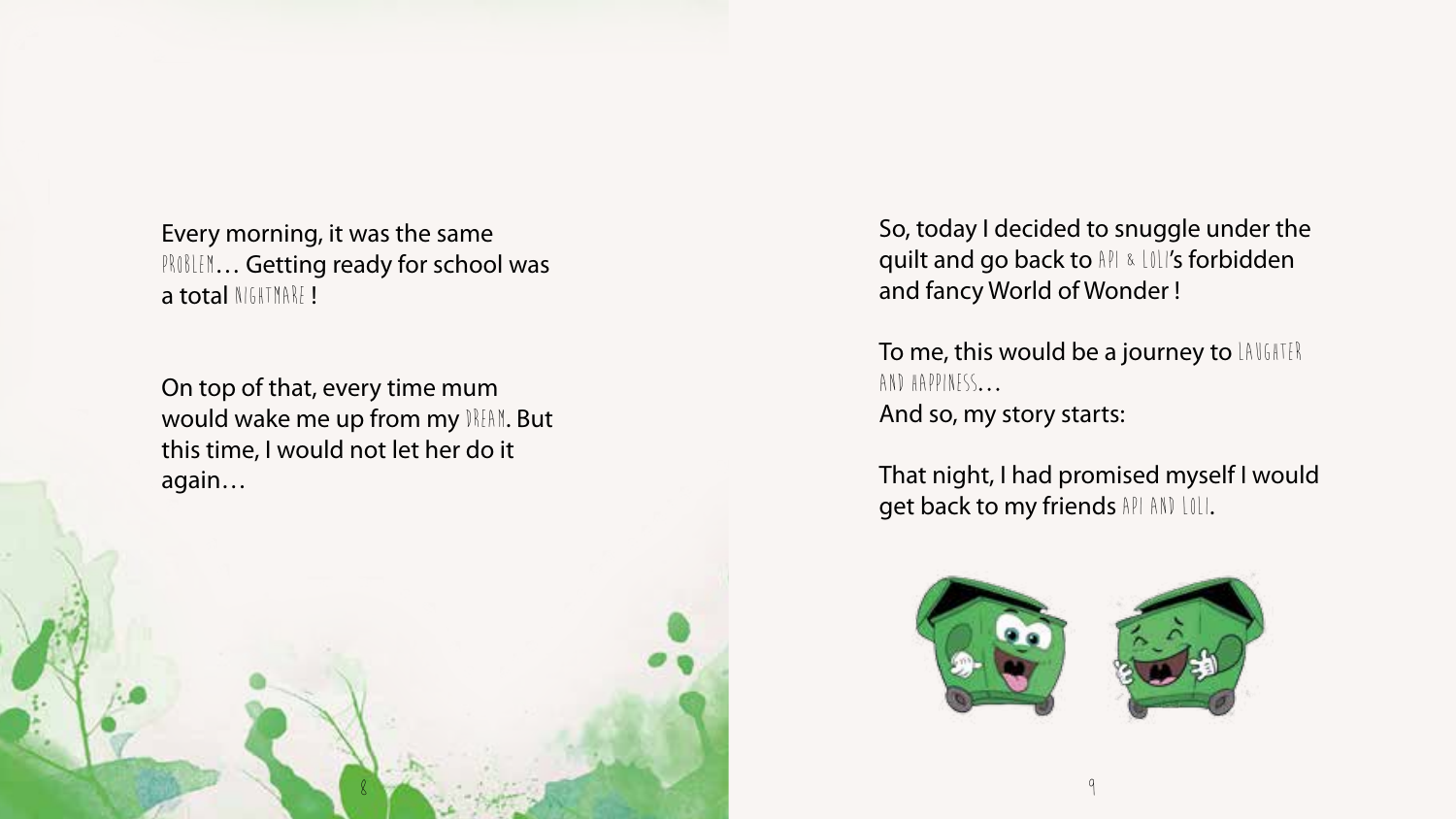They are funny characters that look like small green bins. They lallel and HAVE FUN all the time.

I wanted to know more about it !

So, I took the yellow and red flying carpet again that was waiting for me outside of my little room's window. It had a SMILE shining like a shooting STAR that lit up the front of my house.



 $10$ 

That carpet was going to fly me to that magic place where everybody was HAVING FUN and bad mood did not exist.

Now, that I could not believe because there is often someone who is in a  $\text{and}$ **MOO, back home.** 

The flying carpet lifted off and off we went, flying over the houses.

Now, we were above the CLOUDS. These had strange shapes and they could touch me and tickle my face.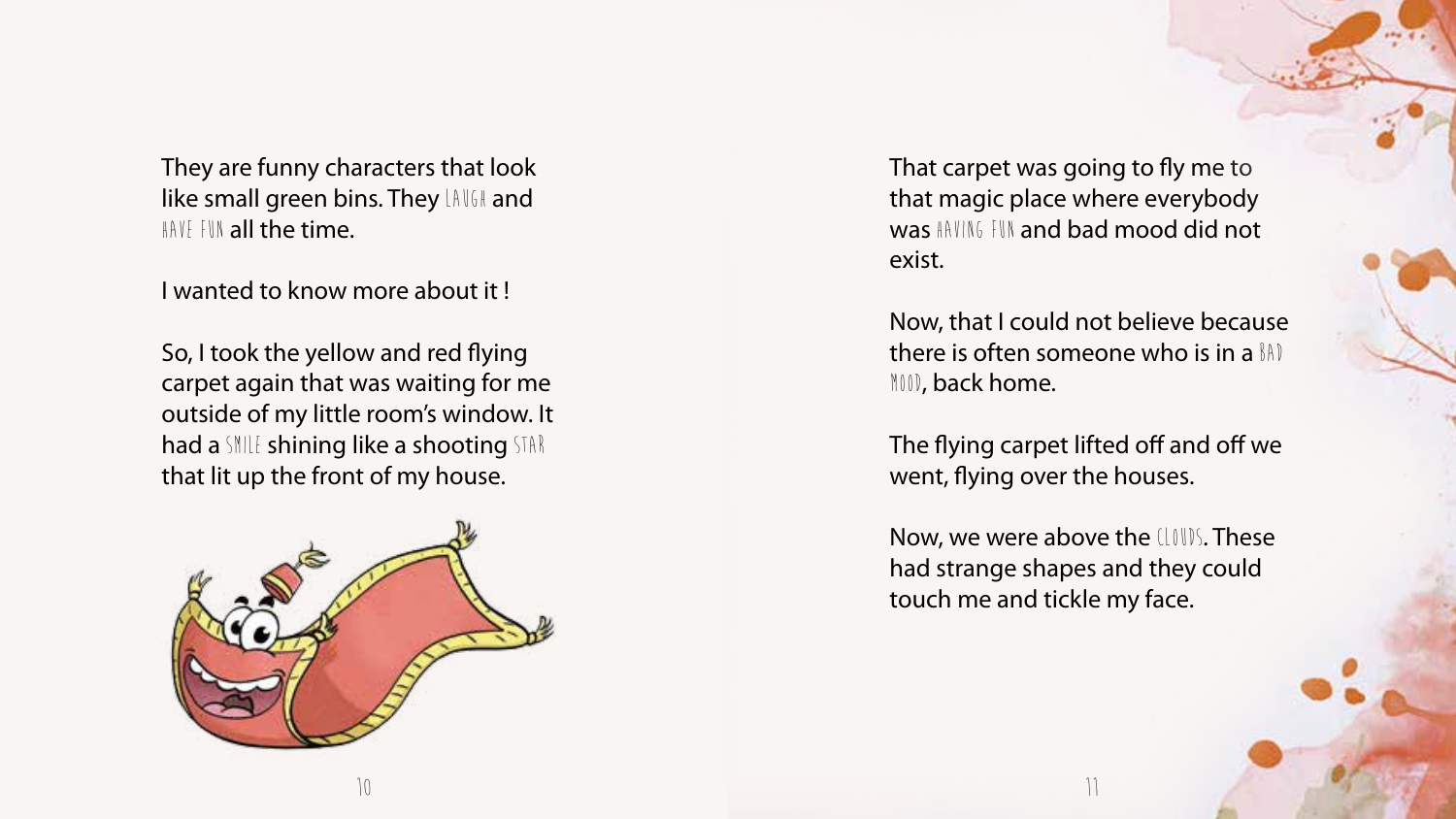After travelling for one hour, I found myself in front of a huge and old squeaking wooden PORTAL. It looked like those one can see in ancient books.

This was the portal that opened on to the FANTASY world.

He just started talking to me and asked me my name and my age. It gave me THE GOOSE BUMPS because a door that can speak with the voice of a grandfather and wants to know who I am, that is SCARY.



Nevertheless, I obeyed him and told him what he needed to know.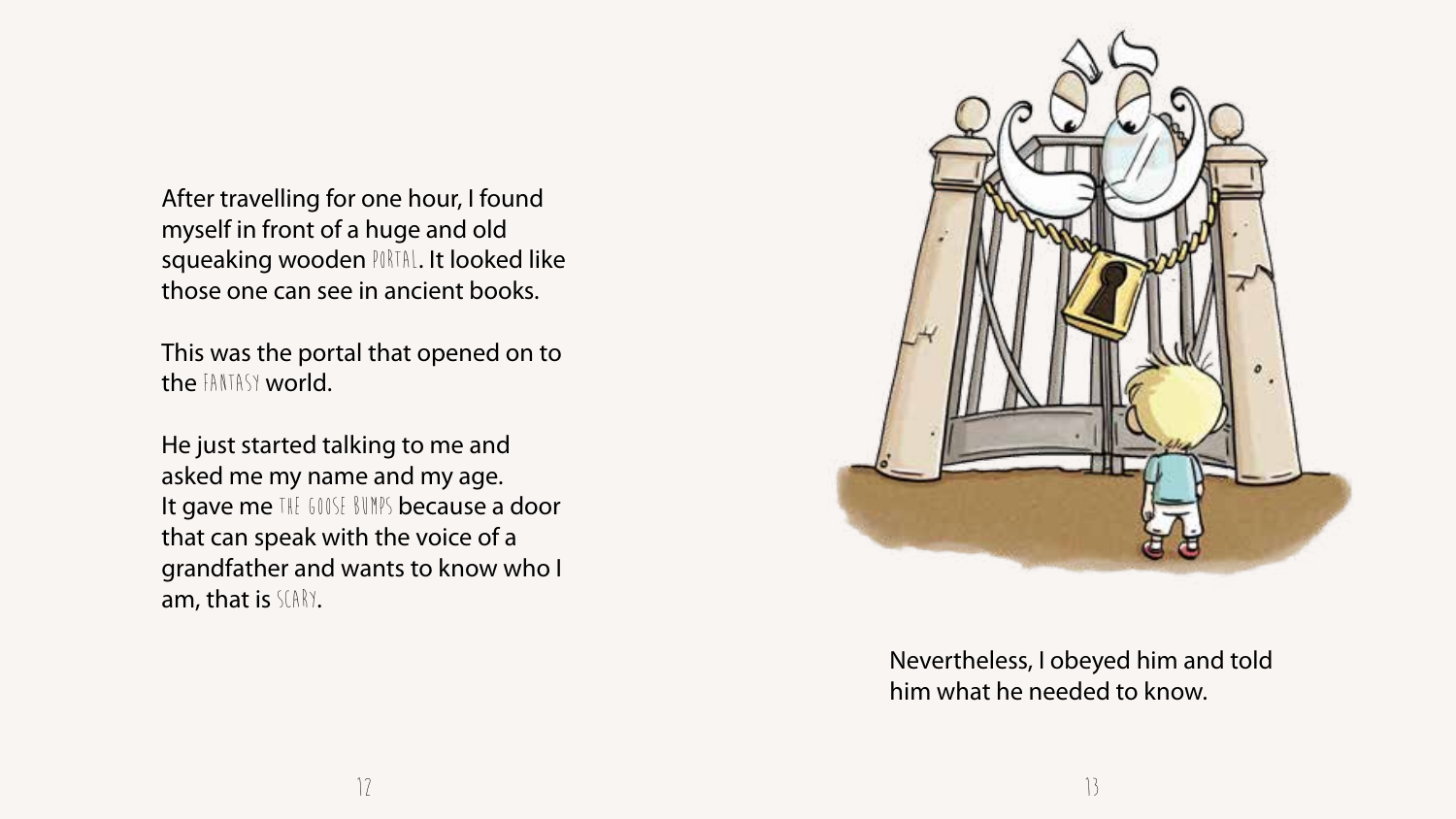The door opened and, a few minutes later, a formidable NISE startled me: it was a little character all white and brown asking me to follow him on a damp path leading into a dark  $f(x)$ .

I looked at it and realized it was a little dog.



His name was Chuck. A funny name for a pet, is it not ? Chuck did not stop LAUGHING, JUNPING, doing ACROBATICS and then he disappeared.

All of a sudden, I am all alone in the forest but, luckily, the  $SUN$  was beginning to rise. The birds were SINGING and the trees were DANCING with the flowers on a joyful music. And all this made me want to  $MSE$ , too, and play the fool.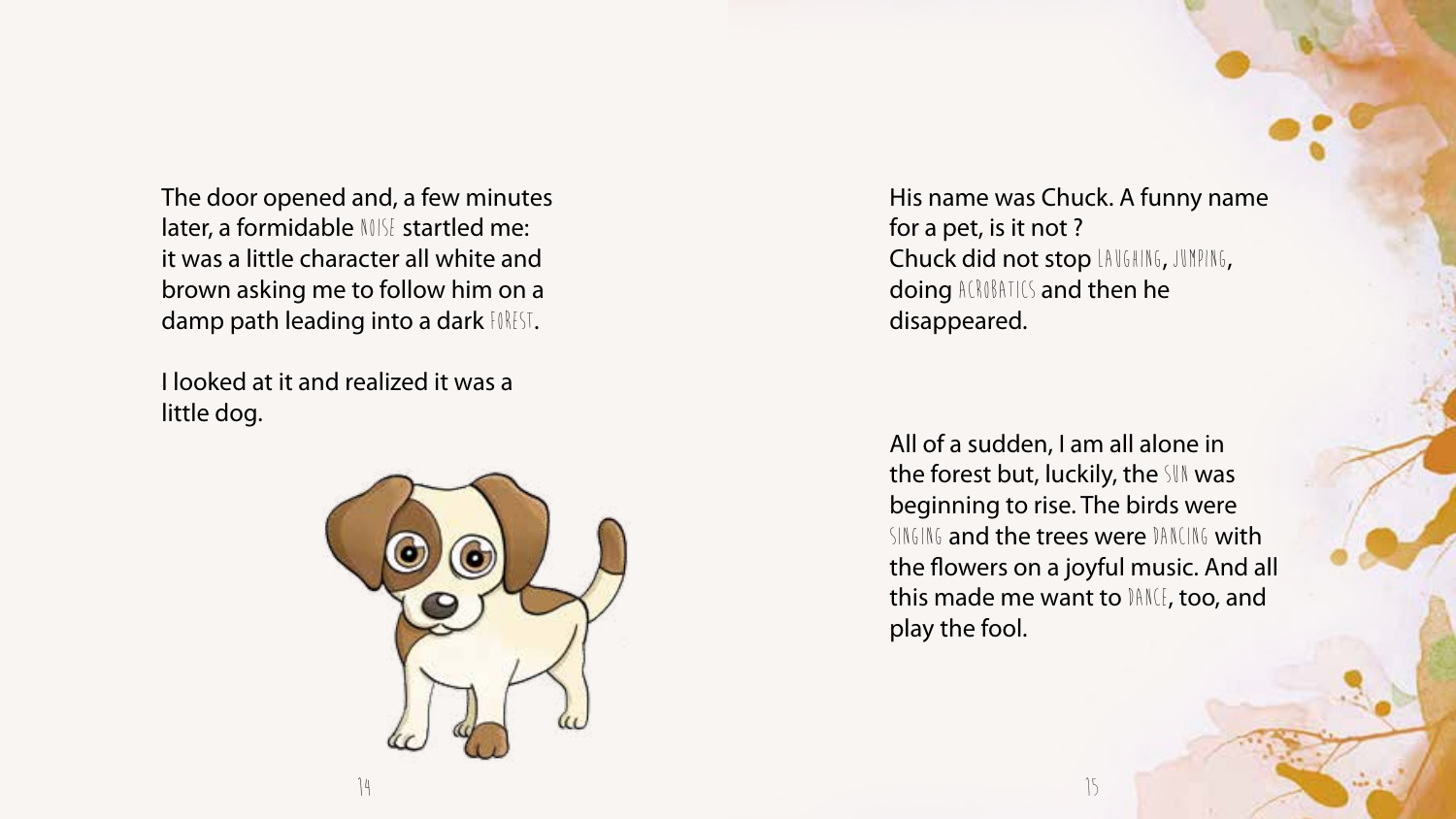I would have liked to do so at home; DANCING and SINGING at the top of my lungs before going to school…

I spotted a very weird little house at the end of the path. Her shape was as  $\text{RUNI}$  as a ball! She was flying through the air and the wind SWAYED her among the clouds. Oh, and the house was DANCING too!

I took my COURAGE in both hands and knocked on the door. It was not a character but all the FAMILY that welcomed me at the door : they were the API & LOLI Family ! They said hello to me in a very gentle manner and welcomed me to their House of HAPPINESS.

However, I might enter the house on one condition: that I proved to them I could get the GIGGLES...

Get the GIGGLES ? How ? I mean, nobody ever says that to us at home…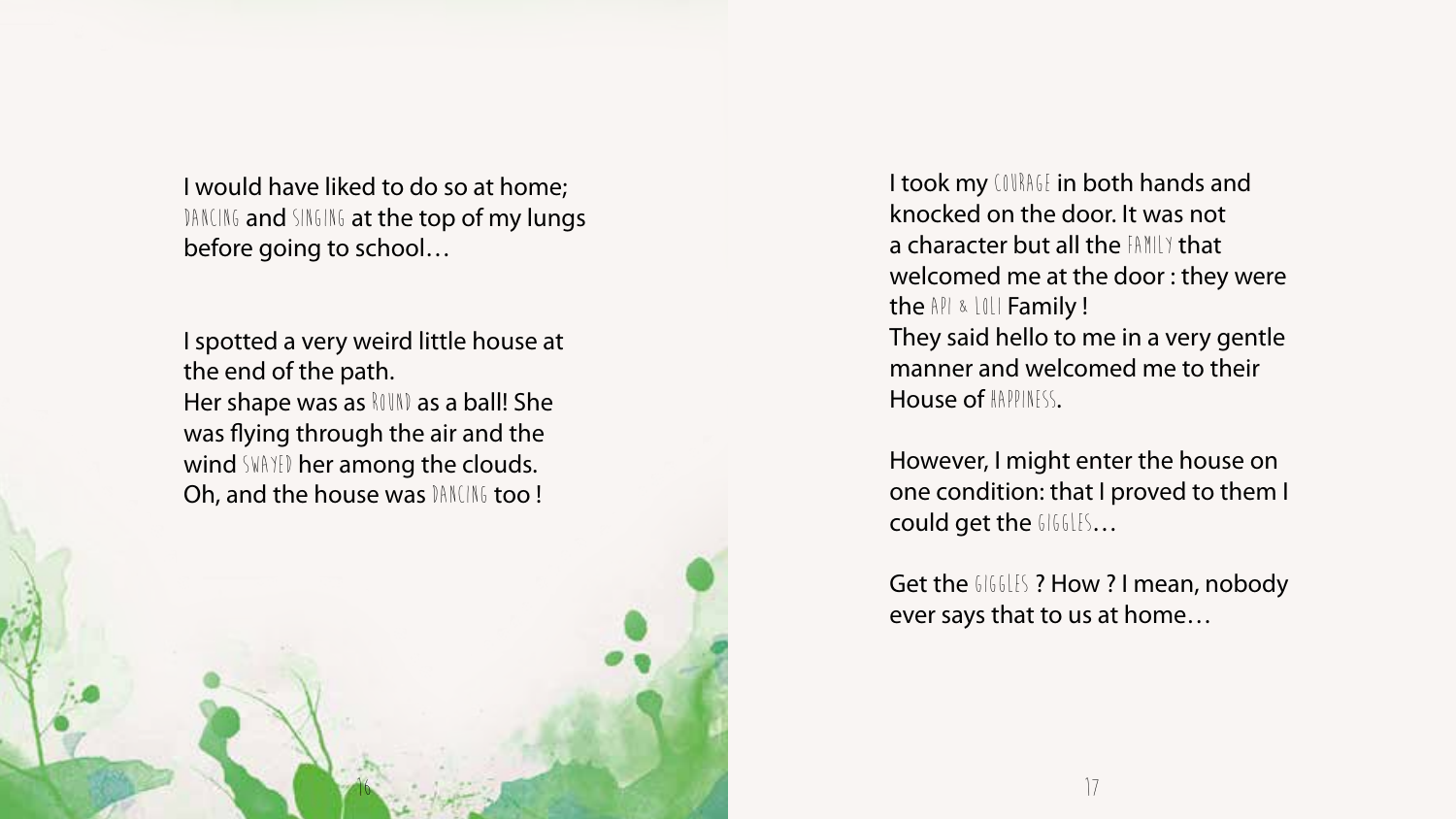I was not too sure I knew what it was all about. So, API explained to me that getting the GIGGLES was a remedy to make oneself happy. And that being happy, bringing  $J\mathbb{N}$  to others and finding some joy one's life is a true pifasure !

" *Do you understand* ? " Api asked me. " So, go on and LAUGH out loud, and try *your*  $\frac{1}{2}$  **!** *"*.

18 19

At first, it was not easy at all because I was SHY and in LAUGHING in this way made me feel **RIDICULOUS**!

And then, all of a sudden, I decided to let go and I started to LAUGH. I was doubled up with laughter. I felt as light as a bird.

Then, other CHARACTERS joined me and we went on and on. My stomach was starting to hurt from LAUGHING OUT LOUD !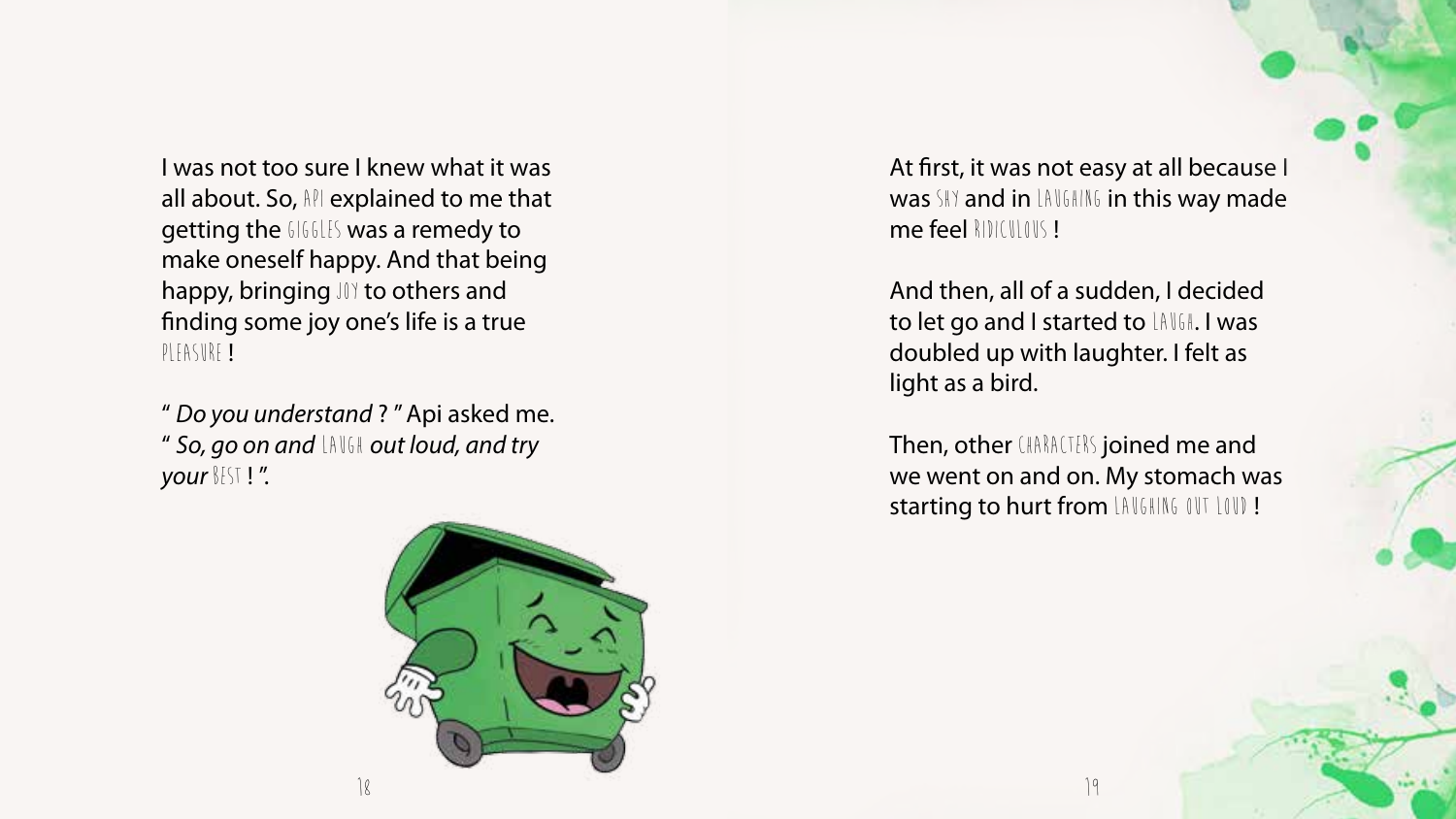API & LOLI were delighted to see me so happy and they said to me :

*" When you get back home, you will pass on what you have learnt here.* LAUGH on *and on and on as much as you want, and make people laugh because laughing makes you*  happy *! ".*



The SUN had been up for over an hour and I did not notice time going by.

I had to hurry home before NUN would wake me up to go to school.

The flying carpet reappeared as if by magic, right by API & LOLI's house, and he took me home in a flash…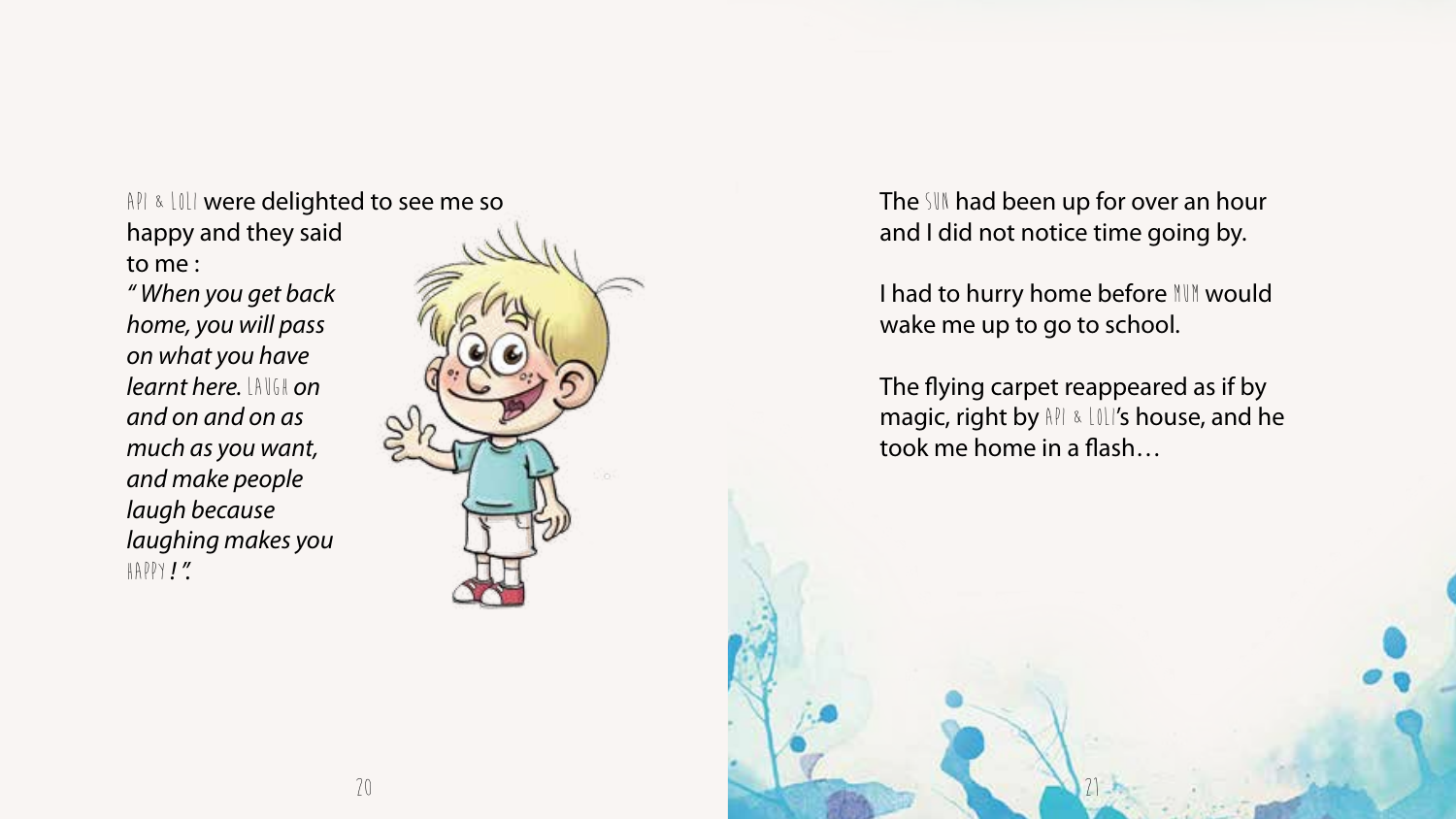$M$  got into my room and she gently woke me up.

I slowly opened my eyes and a SNILE appeared on my face, even though I had to come out of my wonderful NEAN.

Mum noticed also something had changed in my SMILE when I woke up, and she said: "*You look so* happy *this morning,*  **sweetheart; will you tell mum your**  $N$  **[AN ?"** 

I just said : « *Mum, can you get the giggles for me ?* ».